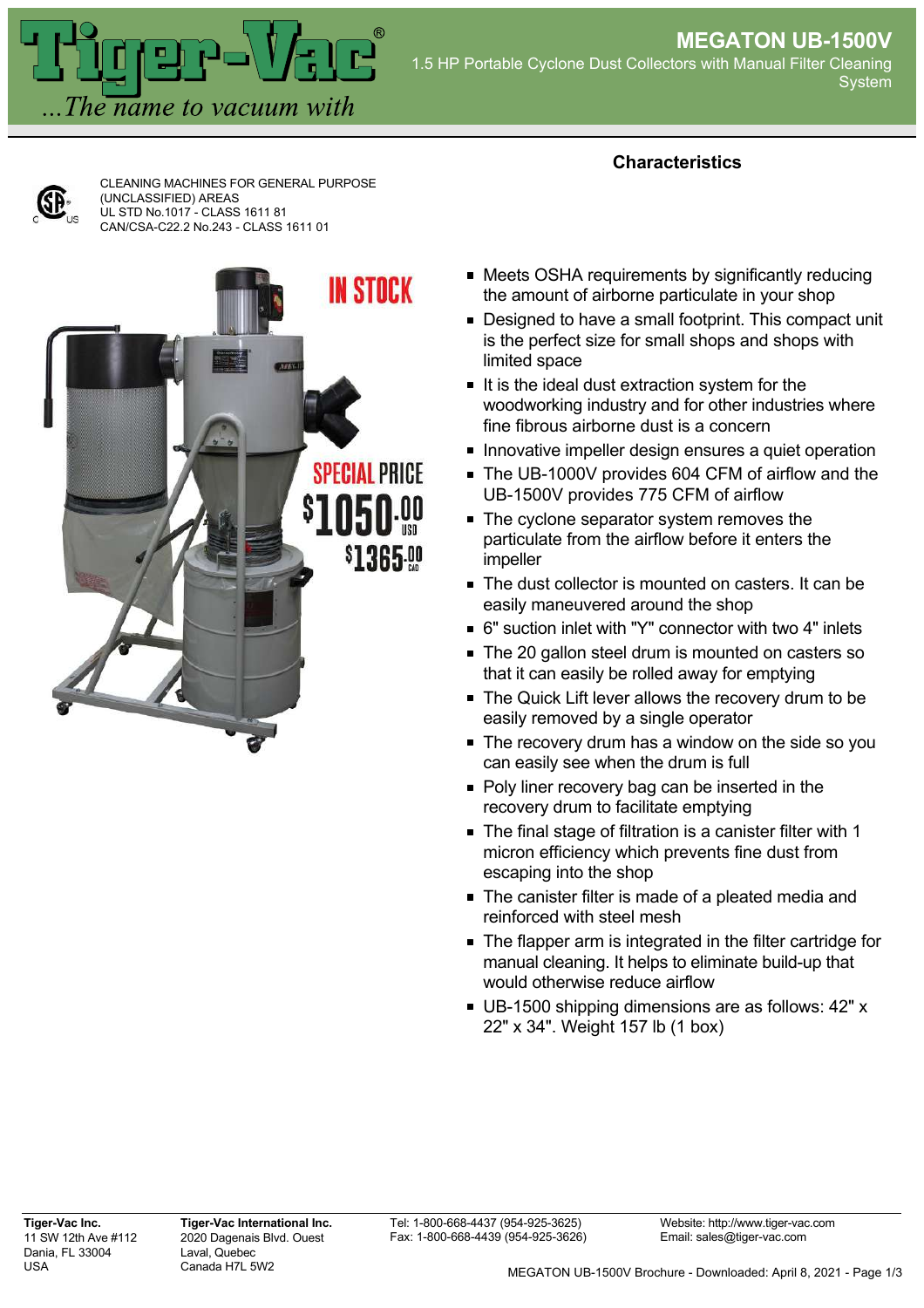## **Specifications**

| <b>MEGATON UB-1500V</b>     | 113062A3-1500              |
|-----------------------------|----------------------------|
| <b>Model Name</b>           | <b>UB-1500V</b>            |
| <b>Type (Powerhead)</b>     | Electric                   |
| <b>TEFC Motor</b>           | Yes                        |
| <b>Voltage</b>              | 120 V                      |
| <b>Hertz</b>                | 60 Hz                      |
| <b>Phase</b>                | Single                     |
| <b>Wattage</b>              | 1120 W                     |
| <b>Power</b>                | 1.5 HP                     |
| <b>Amperage</b>             | 14 A                       |
| <b>Air Flow</b>             | 775 CFM                    |
| <b>Vacuum Pressure</b>      | $7.4$ " $H20$              |
| <b>Sound Level</b>          | 75 dB(A)                   |
| <b>Suction Inlet</b>        | 6 "                        |
| <b>Cart Type</b>            | Carriage Base (CB)         |
| <b>Filter Cleaning</b>      | Manual Filter Shaker (MFS) |
| <b>Filter Type</b>          | Cartridge                  |
| <b>Filter Surface Area</b>  | 21 ft <sup>2</sup>         |
| <b>Dry Recovery - Tank</b>  | 20 Gal                     |
| <b>Particle Size</b>        | $\mathbf{1}$               |
| Length                      | 39.5"                      |
| <b>Width</b>                | 20"                        |
| <b>Height</b>               | 63 "                       |
| <b>Weight (Vacuum Only)</b> | 121 lb.                    |
| <b>Cord Length</b>          | 10 ft.                     |

Please note that specifications are subject to change without notice